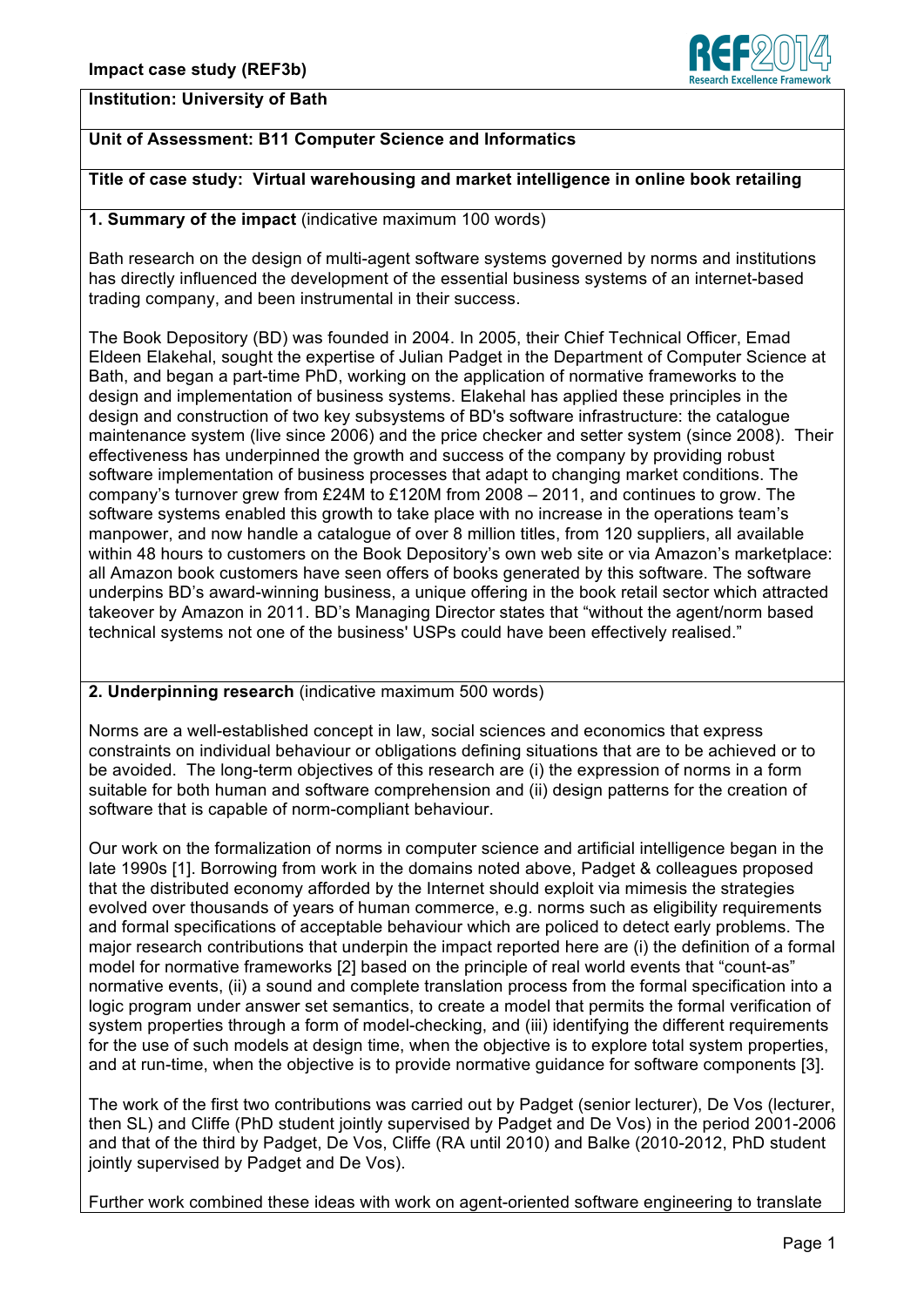

them into the business domain, informing first the design and implementation of the catalogue maintenance system developed by the Book Depository [4] and later that of their price checker and setter systems [5]. Notable features of both these systems are (i) the attention paid to selfmonitoring and self-management and (ii) the capacity to change component behaviour in response to a changing environment (especially in the case of the price checker/setter), reflecting the principles of norm-governed systems.

This latter work was carried out by Padget and Elakehal (industrially-based PhD student, supervised by Padget, since 2005). Subsequently, building on the third contribution (design vs. run-time requirements) and as a result of evaluating the development processes for the above systems, Padget and Elakehal have developed a new business-oriented software engineering meta-model for the construction of self-managing multi-agent systems [6].

**3. References to the research** (indicative maximum of six references)

[1] Juan A. Rodriguez, Pablo Noriega, Carles Sierra, Julian Padget. FM96.5 A Java-based Electronic Auction House. In Proceedings, Second International Conference on the Practical Application of Intelligent Agents and Multi-Agent Systems, 1997. [http://citeseerx.ist.psu.edu/viewdoc/summary?doi=10.1.1.8.1094]

[2] \* Owen Cliffe, Marina De Vos, and Julian Padget. Answer set programming for representing and reasoning about virtual institutions. In Katsumi Inoue, Ken Satoh, and Francesca Toni, editors, CLIMA VII, volume 4371 of Lecture Notes in Computer Science, pages 60–79. Springer, 2006 [DOI:10.1007/978-3-540-69619-3\_4]

[3] \* Tina Balke, Marina De Vos, and Julian Padget. Normative run-time reasoning for institutionally-situated BDI agents. In Coordination, Organizations, Institutions, and Norms in Agent Systems V, volume 7254 of Lecture Notes in Computer Science, page tbd. Springer, 2012. [DOI:10.1109/wi-iat.2011.49]

[4] \* Emad El-Deen El-Akehal and Julian A. Padget. Pan-supplier stock control in a virtual warehouse. In Michael Berger, Bernard Burg, and Satoshi Nishiyama, editors, AAMAS (Industry Track), pages 11–18. IFAAMAS, 2008. [http://dl.acm.org/citation.cfm?id=1402798]

[5] Emad Eldeen Elakehal and Julian Padget. Market intelligence and price adaptation. In Proceedings of the 14th Annual International Conference on Electronic Commerce, ICEC '12, pages 9–16, New York, NY, USA, 2012. ACM.[DOI:10.1145/2346536.2346538]

[6] Emad Eldeen Elakehal and Julian Padget. MSMAS: Modelling self-managing multi agent systems. Scalable Computing: Practice and Experience, 13(2), June 2012. ISSN: 1895-1767. Available via: http://www.scpe.org/index.php/scpe/article/view/774

\* marks the outputs best indicative of the quality of underpinning research

**4. Details of the impact** (indicative maximum 750 words)

The Book Depository is an online book retailer, founded in 2004. Book retailing traditionally falls into two classes: high-street style retailers selling the relatively small number of top-rated titles, all available instantly, and specialist stores serving niche markets, with many titles available but longer delivery times (2 – 4 weeks) and relatively few sales per title (under 1 unit/month worldwide) – the "long tail". BD's unique aim was to bring high-street style availability and turnaround time to the long tail sector.

**The research of BD's Chief Technical Officer Emad El-Akehal with Padget has driven the design of two software systems crucial to BD's operations**: the catalogue maintenance system and the price setter/checker. The operation of these systems enables BD's business to run: the catalogue system maintains a "virtual warehouse" of books, currently over 8 million titles, which are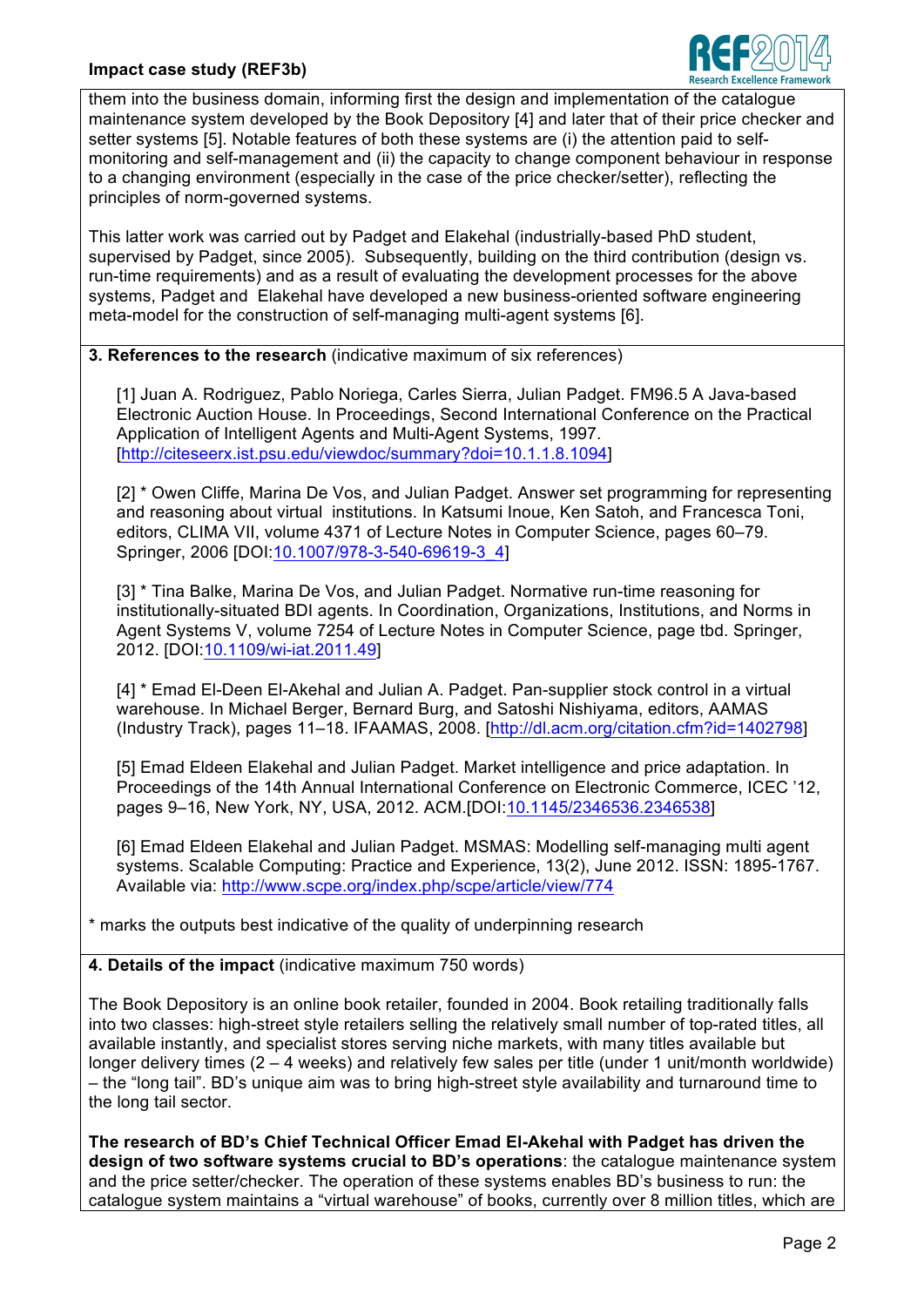## **Impact case study (REF3b)**



physically located at over 120 distinct suppliers; and the price system monitors supplier cost and competitor prices to enable BD to offer their books at optimal pricing. [7]

The adoption of the design principles developed in Padget's research has enabled BD to deploy software systems that are highly distributed and decoupled – the software comprises many separate software agents that run on computers all around the world with minimal reliance on one another – and that can monitor and repair themselves thanks to the norm-based governance of the system. This means that the system is highly *scalable*, for example no change to the running code was required when scaling from 5 to 20 suppliers early in BD's growth, as well as being *modifiable*, so that for instance changing data format to suit a new supplier is easy, and *reliable*, because many faults and problems can be addressed by the system itself stopping the faulty agent and replacing it with a fresh one. The distributed nature of the system allows agents to be placed where they are most effective: for instance, agents that need to make a great many requests for data to Amazon's servers in the US can be located in the US, while agents holding data governed by UK law can be located in the UK.

BD's Managing Director explains the significance of Padget's work to BD's operation as follows [7]:

"The system design was grounded on the research efforts of the company's Chief Technical Officer; Emad Eldeen Elakehal during his PhD program under the supervision of Dr Julian Padget at the University of Bath – UK. Both the catalogue maintenance (Virtual Warehouse System) and Pricing System are designed as multi agent systems and are responsible for the core and crucial elements of our daily operations. These systems in particular are responsible for the implementation of our pricing strategies and they contribute to the management of the company's offers in both third party marketplaces and our own website.

Both systems have shown high degree of resilience and scalability over a period of more than six years and they are still in operation today. We are able to change and modify the system attributes easily with minimal amount of development effort, as a result of their norm/agent based design. The company's operations and the number of transactions have grown more than 10 fold since implementation and the systems were able to scale up to support this growth. This acceleration is clearly reflected in the company's annual revenue, turnover increased from  $£24M$  in 2007/8 – first year of operating these systems – to over £120M in 2010. The company continues to grow with expectation of reaching circa £150m turnover this current year, 2013.

The size of the operations and technical support team who looks after these specific systems has remained static over the last six years, due to the reliability of the software and to its dynamic features."

Thanks to these systems, and Padget's work with Elakehal, BD has been able to fulfil its goal of offering its 8 million titles with 48 hour turnaround, **creating a service in the long-tail sector that was previously unavailable**. It has rapidly become the market leader in long-tail book provision. As the Managing Director notes, **turnover has grown from £24 million to over £120 million** in the period since 2008.[7,8] Most remarkably, this has been possible with *no increase in the operations team*: the software systems are still managed by just two staff. The success of the business is directly attributable to the effectiveness of their software systems: BD's managing director states that "without the agent/norm based technical systems not one of the business' USPs could have been effectively realised." [7]

Every user of Amazon who has searched for a book has been a user of this software. The Book Depository sells its books via Amazon's third-party "marketplace", and every book search returns "new and used" price results, one of which is invariably from the Book Depository. This marketplace offer is generated by BD's software; the fulfilment of orders placed via Amazon is also handled by this software. The Book Depository became such a significant player in the long-tail sector, winning the Queen's Award for International Trade in 2010 [9], that Amazon chose to